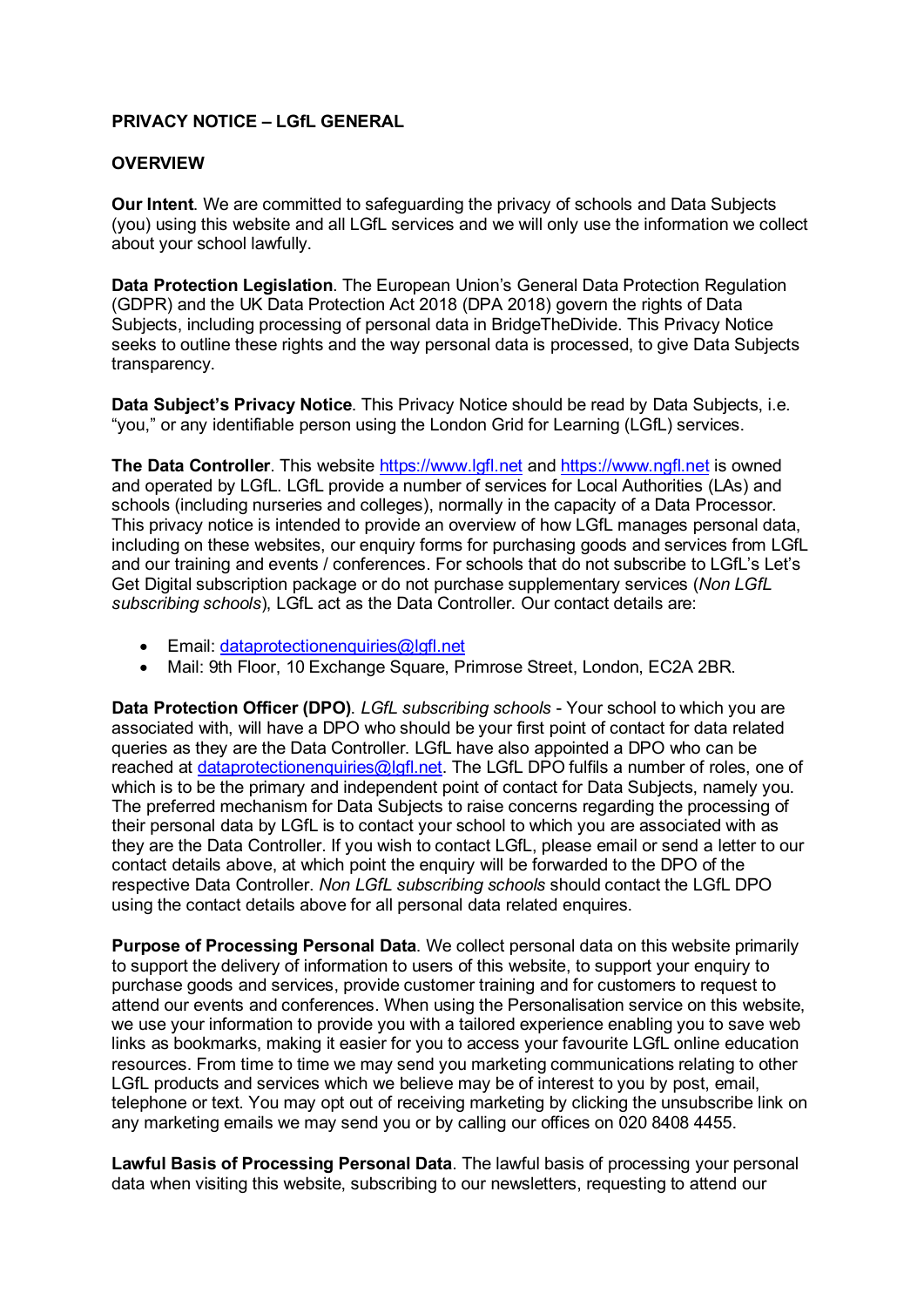training, conferences and events and enquiring about purchasing LGfL services is considered to be either *Legitimate Interest*, or what is reasonable to expect or, *"processing is necessary for the performance of a task carried out in the public interest or in the exercise of official authority vested in the controller."* See our section on cookies below to see the different types of cookies we use and for what purpose on this website. When using the Personalisation service of this website, your consent will be required.

**Purpose of LGfL Processing Personal Data Within Services**. LGfL's core purpose is to help deliver education services for our customers, which are LAs and schools. In this capacity we collect personal data for a range of educational tools, enabled by an identity access management tool, called Unified Sign-On (USO). See separate [Privacy Notice](http://static.lgfl.net/eAdmissions/LGFL-Privacy-Policy-USO.pdf) for USO. LGfL will also use your data to support your enquiry to purchase goods and services to send you our newsletters and marketing information and to register you for attending training, conferences and events.

**Categories of Personal Data Processed by LGfL**. The information we hold as a result of visiting this website is minimal and primarily related to the device which you use. This may mean you can be associated and identified by this. More detailed personal data is collected when individual's use specific services.

When using the Personalisation service of this website, subscribing to newsletters, requesting to attend training, conference and events or enquiring about our goods and services, we typically collect, with your consent, the following information:

- o Your forename and surname;
- o Your email address;
- o Your telephone number;
- o Your USO account name;
- o Your school address; and
- o Your teaching roles.

Across all LGfL processes and services we will seek to ensure all personal data is accurate and up to date. The personal data which we hold will be held securely and in accordance with our internal data protection and security policies. To see how LGfL securely processes your data, please see the [Protecting Schools Data](https://www.lgfl.net/gdpr/protecting-schools-data) website.

**Category of Recipients of Personal Data**. LGfL acts as a Data Processor under the instruction of the Data Controllers, schools (which includes nurseries and colleges for the purposes of this Privacy Notice) and local authorities, to enable them to deliver education services. Data is shared with them in accordance with their requirements.

**Transfer of Personal Data Outside the EEA (European Economic Area**). Personal data will only be transferred outside the EEA or other areas of adequacy determined by the UK or the EU, to support specific processes. If this is required, appropriate measures will be put in place to support international transfers. LGfL may use the Google for Education Suite forms platform to collect the data about your enquiry for our services, registering for training, events and conferences. All personal data will be collected and managed within the EEA and transferred to the USA under Google's standard terms for data processing.

**Sensitive Personal Data**. We will never collect sensitive personal data about you without your explicit consent or under the relevant lawful purpose. We will provide a clear explanation why it is required in the related Privacy Notice.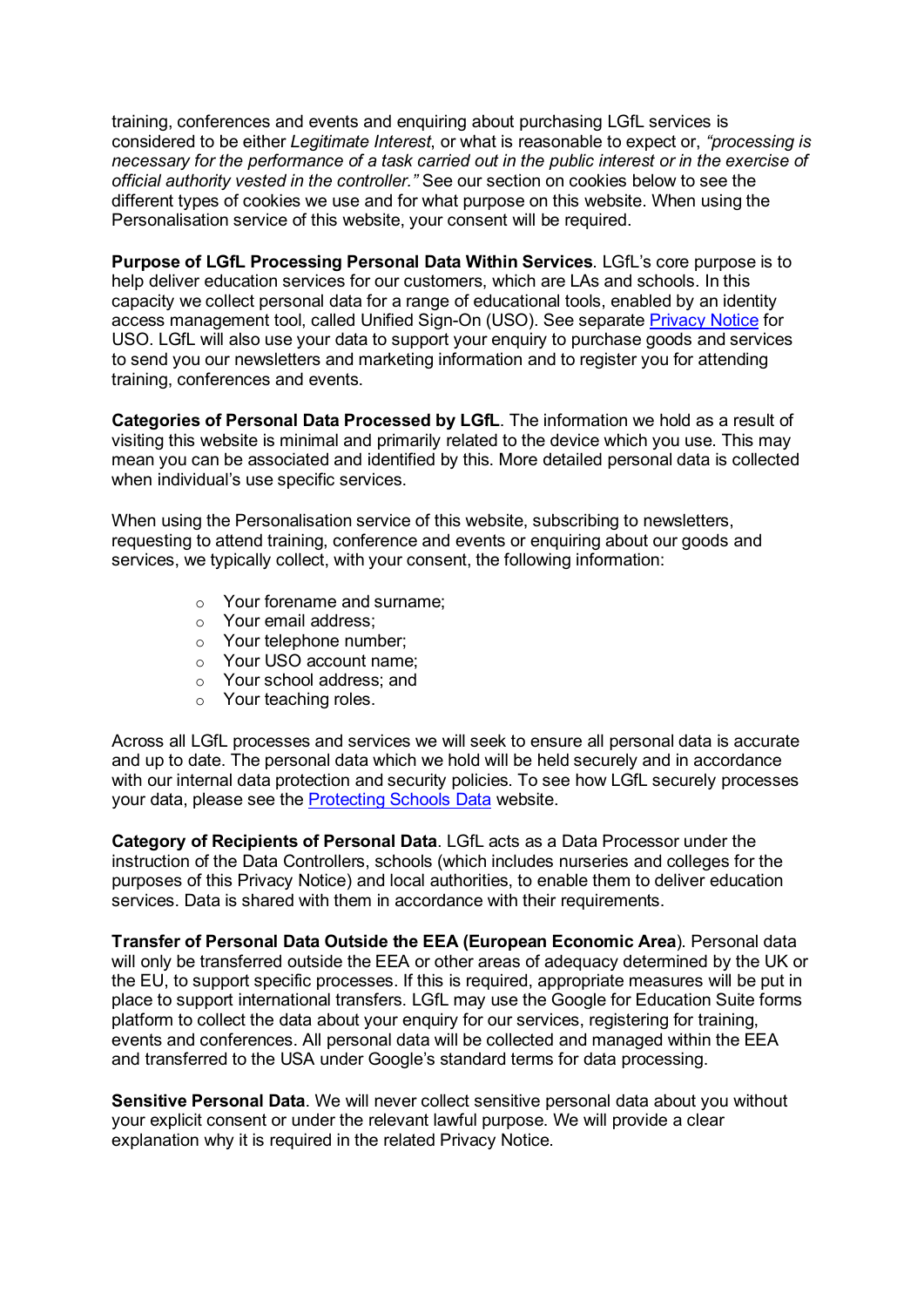**Data Sub Processors**. LGfL works with a number of data sub processors and as new services become available or services are removed, they are updated on our Customer Data Processing document located [here.](https://static.lgfl.net/LgflNet/downloads/policies/LGfL%20Customer%20Data%20Processing%20-%20FINAL.pdf) LGfL recommends that you regularly check this document for an up to date list of all data sub processors that LGfL partners with.

**Sale or Passing of Personal Data to Third Parties**. We will not sell or pass your personal data to any company, other than our listed Data Sub Processors with your explicit approval. However, to support Safeguarding or Law Enforcement investigation LGfL may be required to pass personal data outside normal processes, for very specific and limited purposes.

**Retention of Personal Data by this Website**. We will retain any data collected on this website only for the period of the session or on acceptance of cookies to enable you to revisit the site again more easily. For LGfL subscribing Schools, we will retain your data for as long as you are an LGfL customer and it will be deleted as per our contractual arrangements with you. For non LGfL subscribing schools, we will retain your data for a period of seven years from the end of our relationship with you or until you unsubscribe from our newsletters about our products and services. You may request for your data to be deleted at any point before this period but this period enables LGfL to comply with legal and regulatory requirements or use it where we need to for our legitimate purposes, such as notifying you and your school about the range of products and services LGfL offers. If we do not need to retain information for this period of time, we may destroy, delete, or anonymise it more promptly.

**Retention of Personal Data by LGfL.** A [master retention policy](https://www.lgfl.net/gdpr/retention-policies) for personal data processed by LGfL is being constantly developed. This details the retention of personal data collected from you for different purposes.

**Data Subject's Rights**. Under data protection legislation you have a number of Rights which we have outlined below:

- **Right of Access**. You are entitled to access your personal data so that you are aware of and can verify the lawfulness of the processing. Where LGfL is not the Data Controller, this is best achieved through submitting a Subject Access Request (SAR) to the Data Controller, which is either the school or your home Local Authority (where you live). LGfL, and its sub processor Adept Education, will support the relevant Data Controller. If a Data Controller of an LGfL system requires any assistance, please log this via the LGfL Support Site at [support.lgfl.net.](https://support.lgfl.net/) In summary, Data Subject's (you) have the right to obtain:
	- o Confirmation that your data is being processed;
	- o Access to your personal data (a copy); and
	- $\circ$  Other supplementary information, which corresponds to the information in this Privacy Notice.

**Fees and Timings**. This information will be provided to you by the relevant Data Controller i.e. your school or LGfL, without charge; without delay and within one month. If an extension is required, you will be informed of this by the Data Controller. If requests are considered manifestly unfounded or excessive, in particular because they are repetitive, the Data Controller may choose to:

- Charge a reasonable fee taking into account the administrative costs of providing the information; or
- Refuse to respond.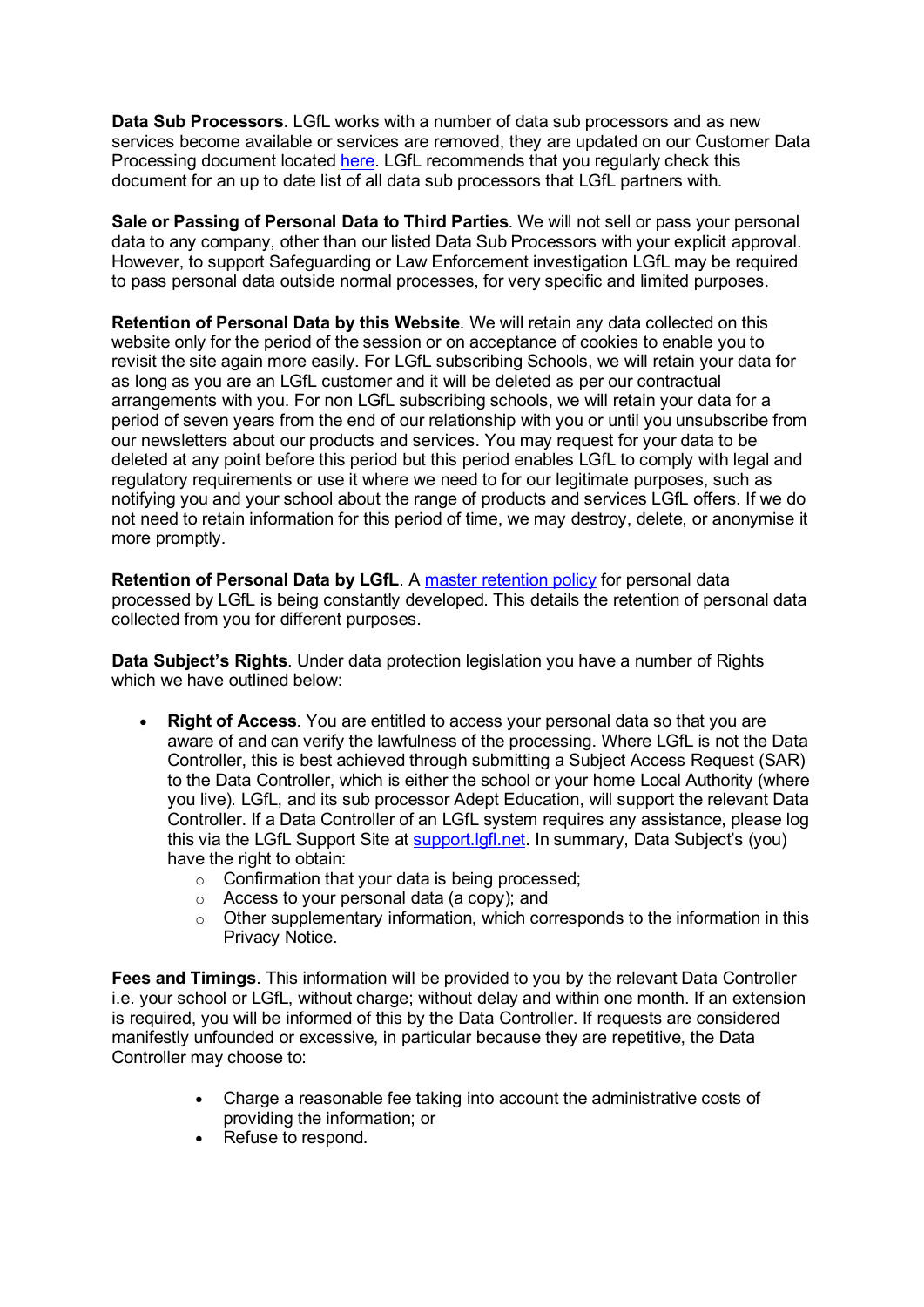The reasons for this will be formally notified to you by the Data Controller and your rights to appeal to the appropriate Supervisory Authority, i.e. UK Information Commissioner's Office (ICO) [https://ico.org.uk](https://ico.org.uk/) will be highlighted.

**Identify Verification.** To protect your personal data, the Data Controller will seek to verify your identity before releasing any information, which will normally be in electronic format.

- **Right of Rectification.** You are entitled to have personal data rectified if it is inaccurate or incomplete. If any data held about you is inaccurate or incomplete, the Data Controller will respond within one month of your request. In the unlikely event the Data Controller does not act on the request for rectification, the Data Controller will inform you of your rights to complain or seek judicial remedy.
- **Right of Erasure.** You may request the deletion or removal of personal data where there is no compelling reason for its continued processing. The Right to Erasure does not provide an absolute *'right to be forgotten.'* However, you do have a right to have personal data erased and to prevent processing in specific circumstances:
	- o Where the personal data is no longer necessary in relation to the purpose for which it was originally collected/processed;
	- o When you withdraw consent (and this is the basis of processing);
	- o When you object to the processing and there is no overriding legitimate interest for continuing the processing;
	- o The personal data was unlawfully processed;
	- $\circ$  The personal data has to be erased in order to comply with a legal obligation; and
	- o The personal data is processed in relation to the offer of information society services to a child.
- **Right to Restrict Processing.** When processing is restricted, LGfL, or under the instruction of the Data Controller, are permitted to store the personal data, but not further process it. In this event exactly what is held and why will be explained to you by the Data Controller.
- **Right to Data Portability.** You may request to obtain and reuse your personal data for your own purposes across different services. This allows you to move, copy or transfer personal data easily from one IT environment to another in a safe and secure way, without hindrance to usability. The Right to Data Portability only applies:
	- To personal data you have provided to LGfL directly or via the Data Controller;
	- Where the processing is based on your consent or for the performance of a contract; and
	- When processing is carried out by automated means.

In these circumstances LGfL will provide you with a copy of your data, or to the Data Controller, in CSV format free of charge, without undue delay and within one month. If there is a delay to this, you will be informed by the Data Controller.

- **Right to Object.** You have the Right to Object to:
	- Processing based on legitimate interests or the performance of a task in the public interest/exercise of official authority (including profiling);
	- Direct marketing (including profiling); and
	- Processing for purposes of scientific/historical research and statistics.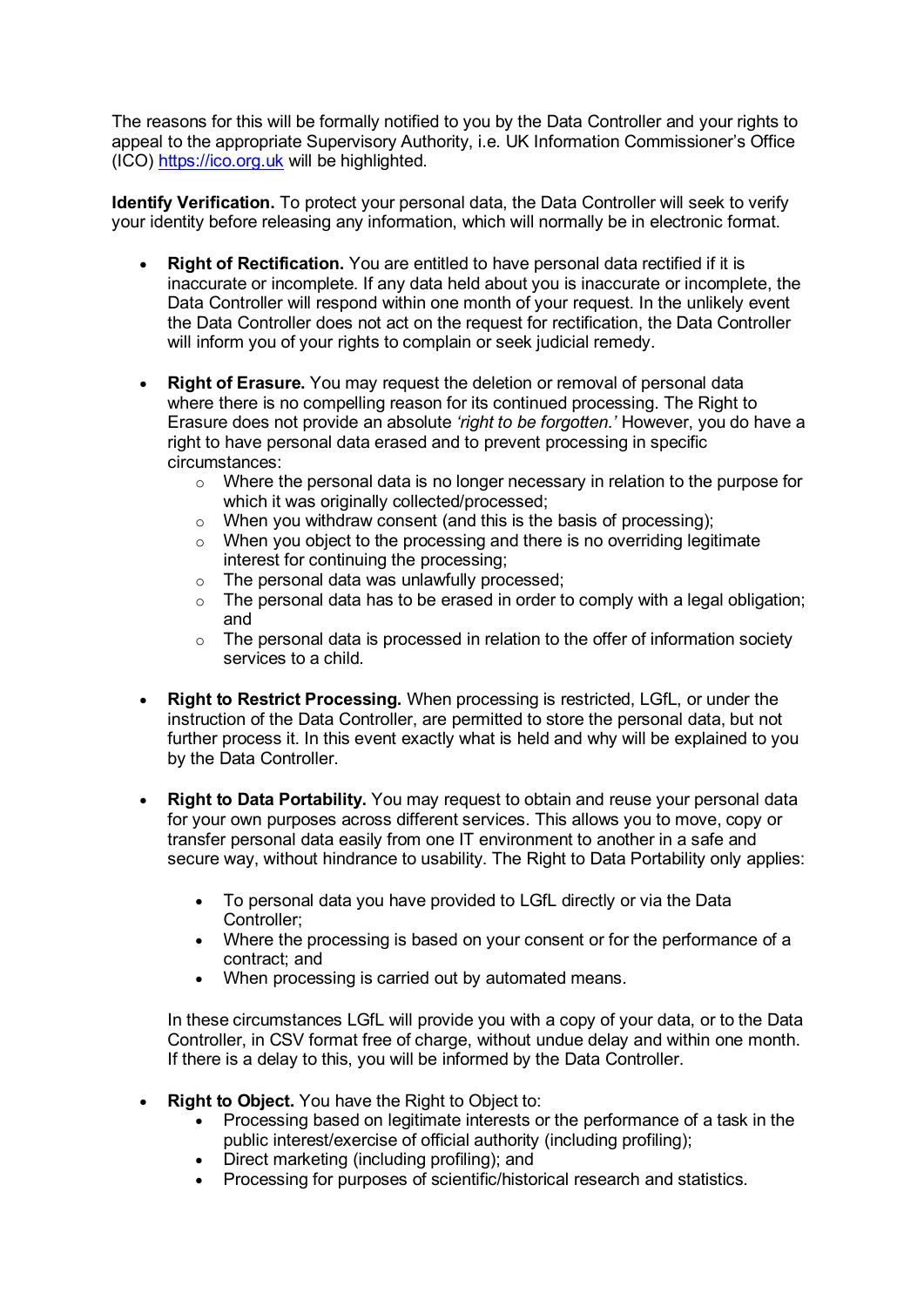• **Automated Decision Making and Profiling.** LGfL do not employ any automated decision-making or conduct profiling of Data Subjects.

**Cookies.** This section outlines the type of cookies we apply to our websites [https://www.lgfl.net](https://www.lgfl.net/) and [https://www.ngfl.net,](https://www.ngfl.net/) our goods and services enquiry forms and registering for training, events and conferences. By using the website, our enquiry and registration forms, you agree your personal information will be handled as described in this Privacy Notice. The cookies we may use on our website and enquiry forms are described as below:

**Strictly Necessary Cookies** - These are cookies that allow you to use different parts of our website. Without them different features that you have requested cannot be provided. These are usually set in response to an action performed by the user like clicking on a link or failing to enter the correct password to your account.

**Functional Cookies** - These help us to make your experience within our site more personal. For instance, knowing if you have been on the site before so that messages for new visitors are not displayed to you.

**First Party Cookies** - These are cookies that are set by our website. And only we can read them.

**Session Cookies** - These are stored while you browse our site and then deleted once you leave.

**Persistent Cookies** - These are saved on your computer and won't be deleted when you close the web page. We use these to provide functionality when you come back to the site.

**Performance Cookies** - These help us to track how people are using our site. They help us to know what pages people are using most and how users navigate around the site, we use this information to make informed decision about how we can improve the user experience of our site. The information we get using these cookies is completely anonymous and we will make no attempt to identify you or influence your experience of our site while you are on it.

**Third Party Cookies** - These can be things like Google Analytics and other embedded content.

To find out more about the type of cookies Google forms use, please visit this link <https://policies.google.com/technologies/types?hl=en>

**How Do We Use Your Data?** We use the data that we collect about you for the following purposes:

- To provide services related to your Account to you, to communicate with you about your use of our website, your Account and/or Services we offer or make available through the website;
- To respond to any enquiries, you submit to us for purchasing goods and services;
- To manage our relationship with you, including (unless you've otherwise informed us) telling you about LGfL products and services we think may be relevant for you and your school;
- To confirm your attendance at our training, conferences and events;
- To operate and improve the website and our enquiry forms for goods and services; and